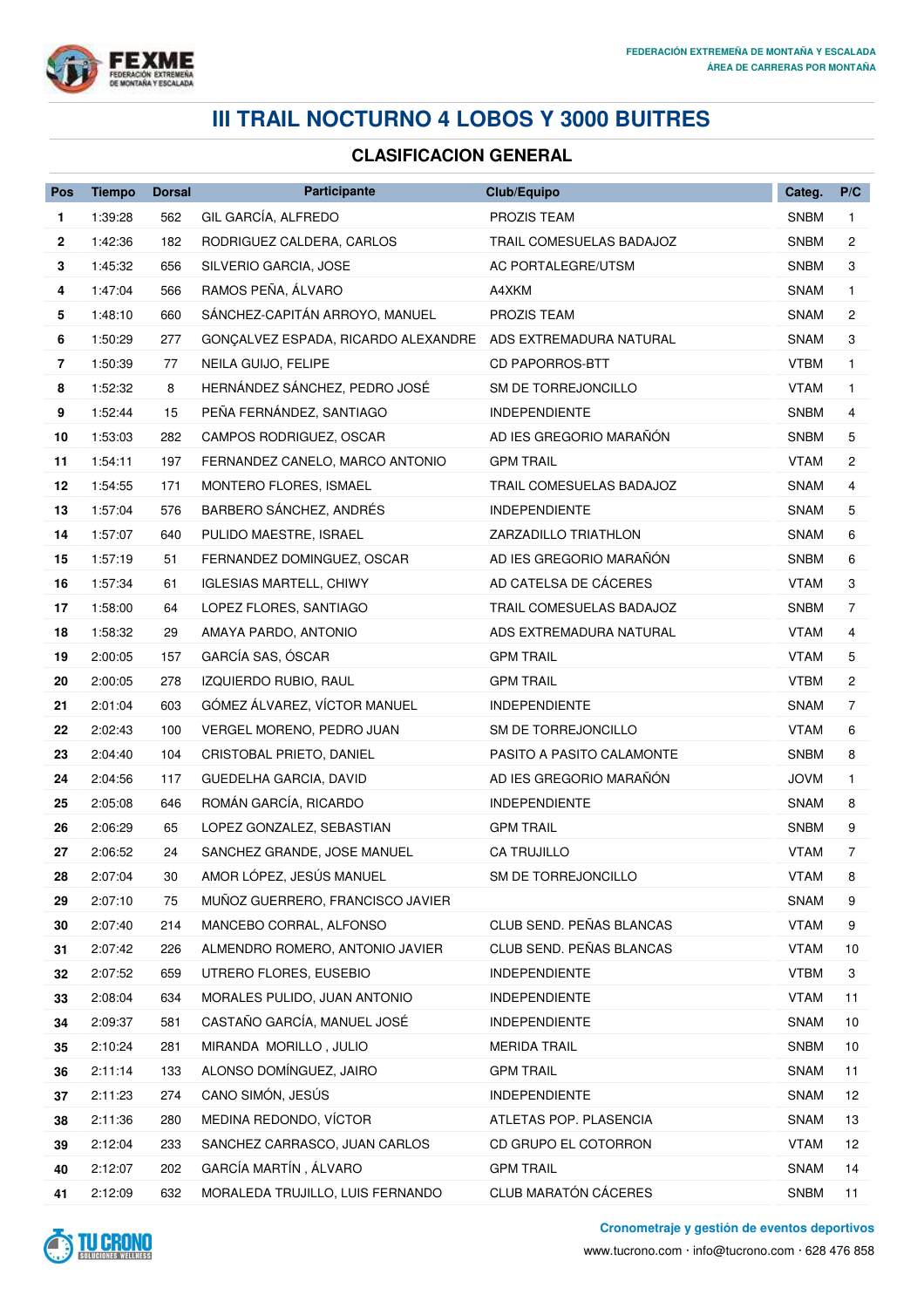| 42 | 2:12:37 | 45  | DELLANO GINÉS, ÁLVARO          | <b>CRAZYRUNNERS CÁCERES</b> | <b>SNBM</b> | 12             |
|----|---------|-----|--------------------------------|-----------------------------|-------------|----------------|
| 43 | 2:14:00 | 575 | BARBERO MEROUAH, JOSE          | <b>INDEPENDIENTE</b>        | <b>SNAM</b> | 15             |
| 44 | 2:14:07 | 589 | DÍAZ HORNERO, JOSÉ             | REP IND. DE MI CASA         | <b>VCTM</b> | $\mathbf{1}$   |
| 45 | 2:14:11 | 52  | FERNANDEZ JAÉN, IGNACIO        | <b>CA MONTIJO</b>           | <b>SNAM</b> | 16             |
| 46 | 2:14:31 | 96  | RODILLA GIL, JOSÉ ANTONIO      | AD IES GREGORIO MARAÑÓN     | <b>VTBM</b> | 4              |
| 47 | 2:14:42 | 225 | HIGUERAS MARTÍNEZ, DAVID       | <b>INDEPENDIENTE</b>        | <b>VTAM</b> | 13             |
| 48 | 2:15:39 | 181 | RIVAS MORENO, ISMAEL           | CD U LAGARTU RUNNING        | <b>SNBM</b> | 13             |
| 49 | 2:15:52 | 112 | GOMEZ FERNÁNDEZ, SERGIO        | CA LA SERENA                | <b>SNBM</b> | 14             |
| 50 | 2:15:59 | 79  | PABLOS MENOR, LUIS ANGEL       | AD CATELSA DE CÁCERES       | <b>SNBM</b> | 15             |
| 51 | 2:16:40 | 213 | LUENGO ORTIZ, JOSE ANTONIO     | SM DE TORREJONCILLO         | <b>SNAM</b> | 17             |
| 52 | 2:16:40 | 67  | MARTÍN SALES, JUAN PABLO       | SM DE TORREJONCILLO         | <b>SNBM</b> | 16             |
| 53 | 2:17:37 | 251 | TEOMIRO MACIAS, JOSÉ CARLOS    | AD CATELSA DE CÁCERES       | <b>VTAM</b> | 14             |
| 54 | 2:18:11 | 643 | RAMOS MARTINEZ, JUAN RAUL      | CLUB MARATON BADAJOZ        | <b>SNBM</b> | 17             |
| 55 | 2:18:11 | 617 | JIMÉNEZ FERNÁNDEZ, JUAN MANUEL | PEÑA OLE OLE                | VTAM        | 15             |
| 56 | 2:18:21 | 276 | GALÁN CORTÉS, ILDEFONSO JAVIER | <b>INDEPENDIENTE</b>        | <b>VTBM</b> | 5              |
| 57 | 2:18:41 | 580 | CARRETERO GONZALEZ, TOMAS      | <b>CA SANTA MARTA</b>       | <b>SNAM</b> | 18             |
| 58 | 2:18:46 | 83  | PORRAS TAMAYO, MIGUEL          | <b>CA TRUJILLO</b>          | <b>VTBM</b> | 6              |
| 59 | 2:18:52 | 108 | CUSTODIO VIZCANO, JULIÁN       | PASITO A PASITO CALAMONTE   | <b>VCTM</b> | 2              |
| 60 | 2:18:52 | 149 | DÍAZ ALÍAS, JOSE MARÍA         | <b>CA TRUJILLO</b>          | <b>VTBM</b> | $\overline{7}$ |
| 61 | 2:19:23 | 573 | ANDÚJAR DURAN, JUAN PEDRO      | <b>INDEPENDIENTE</b>        | VTAM        | 16             |
| 62 | 2:19:48 | 560 | CABALLERO BRAVO, ISIDOR        | <b>INDEPENDIENTE</b>        | <b>VTBM</b> | 8              |
| 63 | 2:20:01 | 142 | BLAZQUEZ DIAZ, JOSÉ PEDRO      | <b>GPM TRAIL</b>            | <b>VTAM</b> | 17             |
| 64 | 2:20:05 | 572 | ALVAREZ VINAGRE, SERGIO        | CMH&INDRAGUA                | <b>SNAM</b> | 19             |
| 65 | 2:20:08 | 91  | SÁNCHEZ SÁNCHEZ, JUAN CARLOS   | CD U LAGARTU RUNNING        | <b>VCTM</b> | 3              |
| 66 | 2:20:28 | 635 | MORCILLO ESPADA, DAVID         | <b>INDEPENDIENTE</b>        | <b>SNBM</b> | 18             |
| 67 | 2:20:38 | 191 | FERNÁNDEZ TORRES, FRANCISCO    | <b>INDEPENDIENTE</b>        | <b>VTBM</b> | 9              |
| 68 | 2:21:34 | 279 | LAZARO GALAN, MIGUEL ANGEL     | <b>CRAZYRUNNERS CÁCERES</b> | <b>VTBM</b> | 10             |
| 69 | 2:22:00 | 80  | PACHECO SÁNCHEZ, GERMÁN        | AD CATELSA DE CÁCERES       | <b>SNBM</b> | 19             |
| 70 | 2:23:19 | 103 | BERNAL GONZALEZ, RAFAEL        | TRAIL COMESUELAS BADAJOZ    | <b>VTBM</b> | 11             |
| 71 | 2:24:39 | 224 | SOLER OLLERO, ESTEBAN          | <b>GPM TRAIL</b>            | <b>VTBM</b> | 12             |
| 72 | 2:25:35 | 196 | DIAZ DIAZ, DAVID ALEJANDRO     | <b>GPM TRAIL</b>            | <b>SNBM</b> | 20             |
| 73 | 2:26:06 | 649 | RUFO MENDO, FRANCISCO JAVIER   | ESC. TRIATLÓN PLASENCIA     | <b>SNBM</b> | 21             |
| 74 | 2:26:16 | 200 | FLORIANO, DANIEL               |                             | <b>SNAM</b> | 20             |
| 75 | 2:26:19 | 40  | CASILLLAS CONCHUDO, MANUEL     | <b>MERIDA TRAIL</b>         | <b>VCTM</b> | 4              |
| 76 | 2:26:38 | 90  | SÁNCHEZ NÚÑEZ, SEVERIANO       | SM DE TORREJONCILLO         | <b>VTBM</b> | 13             |
| 77 | 2:27:34 | 593 | DOMÍNGUEZ SALVADOR, BRUNO      | CRAZYRUNNERS CÁCERES        | <b>SNBM</b> | 22             |
| 78 | 2:27:34 | 644 | REYES ALEGRE, VICTOR M.        | CRAZYRUNNERS CÁCERES        | <b>VTAM</b> | 18             |
| 79 | 2:28:53 | 636 | NIETO NIETO, LUIS              | <b>SERREJON</b>             | <b>VTBM</b> | 14             |
| 80 | 2:29:02 | 198 | FERNANDEZ DIAZ, CANDY          | <b>GPM TRAIL</b>            | <b>VTAF</b> | $\mathbf{1}$   |
| 81 | 2:30:53 | 87  | RODRIGUEZ LAVADO, PACO         | CD U LAGARTU RUNNING        | <b>VTBM</b> | 15             |
| 82 | 2:31:07 | 122 | LÓPEZ OLIVERA, JOSÉ ENRIQUE    | <b>GPM TRAIL</b>            | <b>SNBM</b> | 23             |
| 83 | 2:31:17 | 227 | CABO DOMÍNGUEZ, CARLOS         | TRAIL COMESUELAS BADAJOZ    | <b>VTAM</b> | 19             |
| 84 | 2:31:43 | 207 | GONZÁLEZ RAMOS, AITOR          | <b>GPM TRAIL</b>            | <b>JOVM</b> | $\overline{c}$ |
| 85 | 2:32:10 | 590 | DIEZ ROBLA, JAIME              | <b>INDEPENDIENTE</b>        | <b>VTAM</b> | 20             |
| 86 | 2:32:20 | 571 | ALONSO CASTRILLO, ENRIQUE      | KUTXU'S TRAILRUNNING TEAMS  | <b>SNBM</b> | 24             |
| 87 | 2:32:33 | 594 | DURAN MOLANO, JAVIER           | <b>INDEPENDIENTE</b>        | <b>VTAM</b> | 21             |
| 88 | 2:32:38 | 44  | DELGADO TESTÓN, GENI           | SM DE TORREJONCILLO         | <b>VTAM</b> | 22             |

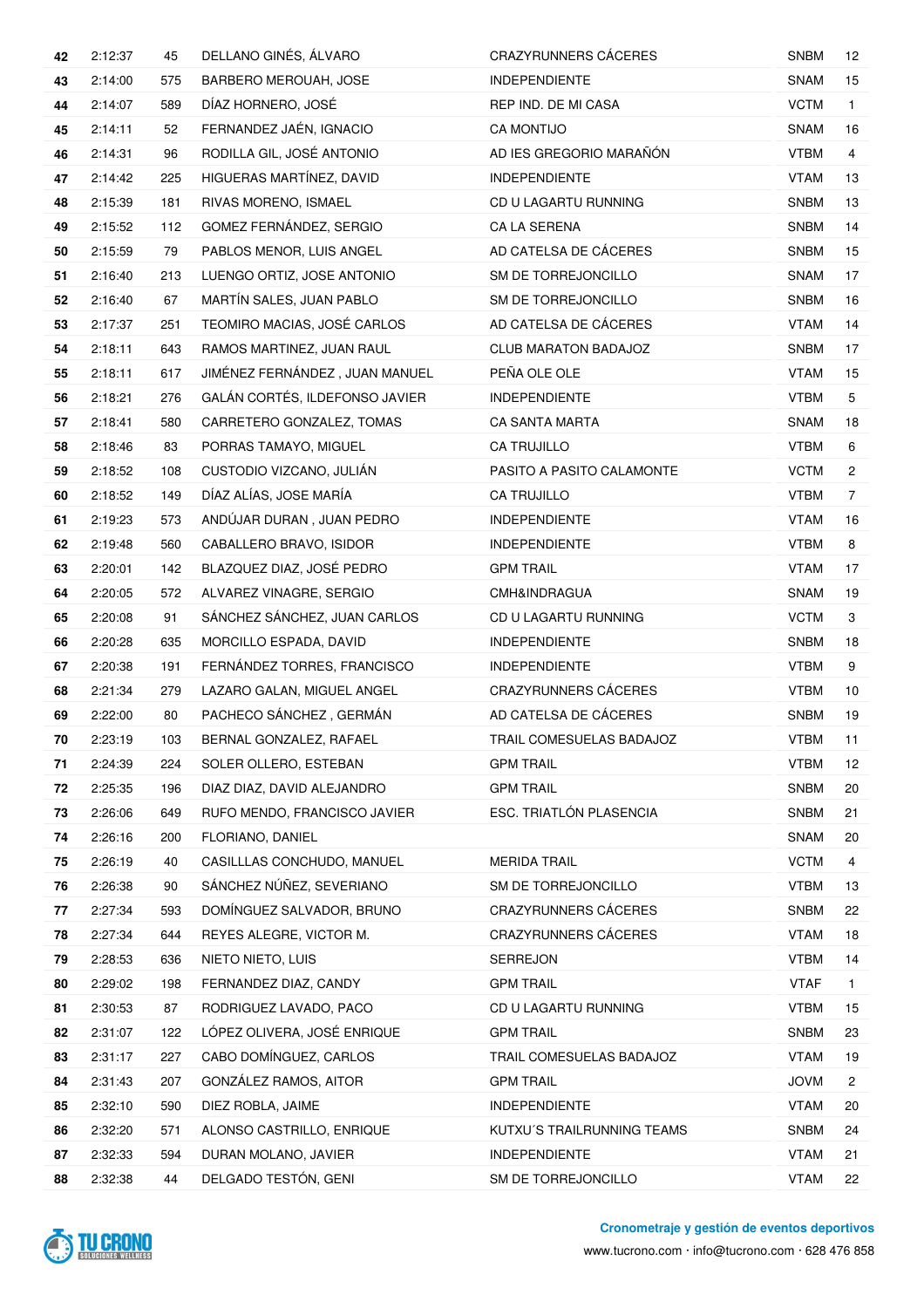| 89  | 2:33:39 | 57           | HERNÁNDEZ CARRETERO, ANTONIO       | CD U LAGARTU RUNNING        | <b>SNAM</b> | 21             |
|-----|---------|--------------|------------------------------------|-----------------------------|-------------|----------------|
| 90  | 2:33:47 | $\mathbf{1}$ | <b>GARCIA RAMOS, YOLANDA</b>       | <b>CA TRUJILLO</b>          | <b>VTAF</b> | $\mathbf{2}$   |
| 91  | 2:33:58 | 587          | DELGADO MÁRQUEZ, DAVID             | CLUB MARATÓN BADAJOZ        | <b>VTAM</b> | 23             |
| 92  | 2:34:06 | 633          | MORALES PULIDO, JAVIER             | 4 LOBOS Y 300 BUITRES       | <b>SNBM</b> | 25             |
| 93  | 2:34:15 | 583          | CILLÁN MUÑOZ, DAVID                | <b>INDEPENDIENTE</b>        | <b>SNBM</b> | 26             |
| 94  | 2:35:01 | 645          | RODRIGUES, CANDIDO                 | <b>CLUB MARATON CÁCERES</b> | <b>VTBM</b> | 16             |
| 95  | 2:35:13 | 607          | GONZALEZ PRIETO, VANESA            | <b>INDEPENDIENTE</b>        | <b>SNBF</b> | $\mathbf{1}$   |
| 96  | 2:35:13 | 578          | <b>BRAVO PANIAGUA, DESAM</b>       | <b>FONDISTAS MORALOS</b>    | <b>VTBM</b> | 17             |
| 97  | 2:35:30 | 638          | PINA HERNÁNDEZ, MARIANO            | <b>INDEPENDIENTE</b>        | <b>VTAM</b> | 24             |
| 98  | 2:35:38 | 588          | DELGADO CASADO, JOSÉ MARÍA         | CLUB MARATÓN CÁCERES        | <b>VTAM</b> | 25             |
| 99  | 2:35:41 | 579          | CABALLERO IZQUIERDO, MAXIMINO      | <b>INDEPENDIENTE</b>        | <b>VTAM</b> | 26             |
| 100 | 2:36:19 | 639          | PORDOMINGO CRESPO, OSCAR           | <b>INDEPENDIENTE</b>        | <b>VTAM</b> | 27             |
| 101 | 2:37:13 | 654          | SANCHEZ TEJEDOR, JOSE MIGUEL       | TREBETEAM                   | <b>VTBM</b> | 18             |
| 102 | 2:37:14 | 604          | GÓMEZ AMADOR, JOSÉ CARLOS          | CA TALAVERA LA REAL         | <b>SNAM</b> | 22             |
| 103 | 2:37:25 | 628          | MASA CALVO, ALBERTO                | <b>CA MIAJADAS</b>          | <b>SNAM</b> | 23             |
| 104 | 2:37:30 | 614          | HERNÁNDEZ PEREIRA, VICTOR MANUEL   | <b>INDEPENDIENTE</b>        | <b>VTAM</b> | 28             |
| 105 | 2:39:10 | 596          | ESPINO LÓPEZ, ANDRÉS               | CLUB MARATÓN GUAREÑA        | <b>SNBM</b> | 27             |
| 106 | 2:39:33 | 570          | ALEGRE MAILLO, MANUEL              | ATLETAS POP. PLASENCIA      | VTAM        | 29             |
| 107 | 2:40:01 | 599          | GALLANA ÁLVAREZ, MANUEL            | TRAIL SACAMANTECAS          | <b>VTAM</b> | 30             |
| 108 | 2:40:03 | 650          | SAAVEDRA ÁLVAREZ, JOSE ANTONIO     | <b>INDEPENDIENTE</b>        | <b>VTBM</b> | 19             |
| 109 | 2:40:15 | 653          | SANCHEZ RUFO, ERNESTO              | SIERRA TORMANTOS            | <b>SNBM</b> | 28             |
| 110 | 2:40:27 | 567          | TORRES CELADA, ARTURO              | <b>CD TRIATLON LA OLMA</b>  | <b>VCTM</b> | 5              |
| 111 | 2:41:42 | 651          | SANCHEZ LOPEZ, FELIX               | <b>INDEPENDIENTE</b>        | <b>SNBM</b> | 29             |
| 112 | 2:41:56 | 68           | DIAZ DIAZ, CESAR FRANCISCO         | <b>GPM TRAIL</b>            | <b>VTAM</b> | 31             |
| 113 | 2:42:32 | 652          | SÁNCHEZ PULIDO, FRANCISCO JOSÉ     | TOMATE RUNNING MIAJADAS     | <b>VTBM</b> | 20             |
| 114 | 2:45:06 | 600          | GARCÍA DURÁN, JOSÉ ANTONIO         | ATLETAS POP. PLASENCIA      | <b>VCTM</b> | 6              |
| 115 | 2:46:27 | 9            | VIZCAINO GUERRA, FRANCISCO         | TRAIL COMESUELAS BADAJOZ    | VTAM        | 32             |
| 116 | 2:46:36 | 228          | CRESPO MAHILLO, FCO JAVIER         | CD U LAGARTU RUNNING        | <b>VTAM</b> | 33             |
| 117 | 2:46:48 | 631          | MÉNDEZ GONZÁLEZ, FRANCISCO JOSÉ    | <b>INDEPENDIENTE</b>        | SNAM        | 24             |
| 118 | 2:47:58 | 165          | LÓPEZ RODRÍGUEZ, JULIA             | C.P.LOSAREÑO                | <b>VTBF</b> | $\mathbf{1}$   |
| 119 | 2:49:23 | 59           | HERNÁNDEZ SÁNCHEZ, ANTONIO NEMESIO | CD U LAGARTU RUNNING        | <b>VCTM</b> | $\overline{7}$ |
| 120 | 2:49:47 | 612          | GUERRA PRIETO, MANUEL JUAN         | <b>INDEPENDIENTE</b>        | <b>SNAM</b> | 25             |
| 121 | 2:50:23 | 248          | SALAS CASTUERA, ALBERTO            | SM C.P. VALCORCHERO         | <b>SNAM</b> | 26             |
| 122 | 2:50:35 | 647          | ROMO MORDILLO, JAVIER              | INDEPENDIENTE               | <b>VTAM</b> | 34             |
| 123 | 2:50:35 | 625          | MARTÍNEZ MORENO, MANUEL ALONSO     | <b>INDEPENDIENTE</b>        | <b>SNBM</b> | 30             |
| 124 | 2:50:36 | 584          | CONTRERAS, ANTONIO                 | <b>INDEPENDIENTE</b>        | <b>VTAM</b> | 35             |
| 125 | 2:50:40 | 565          | PRIETO HERRERO, MANUEL             | SALAMANCA RAIDS & TRAILS    | <b>SNBM</b> | 31             |
| 126 | 2:51:00 | 597          | FRANCO MASA, CLEMENTE              | <b>TOMATE RUNNING</b>       | <b>VTBM</b> | 21             |
| 127 | 2:51:34 | 585          | CORDERO LAVADO, ARTURO             | CA TALAVERA LA REAL         | <b>VTAM</b> | 36             |
| 128 | 2:51:34 | 626          | MARTINEZ RUBIO, JUAN MANUEL        | CA TALAVERA LA REAL         | <b>VTAM</b> | 37             |
| 129 | 2:51:34 | 605          | GÓMEZ AMADOR, JUAN MARÍA           | CA TALAVERA LA REAL         | <b>SNBM</b> | 32             |
| 130 | 2:52:15 | 616          | JIMENEZ BARQUILLA, JUAN CARLOS     | <b>FONDISTAS MORALOS</b>    | <b>VCTM</b> | 8              |
| 131 | 2:52:21 | 610          | GRANDE SÁNCHEZ, NOELIA             | ATLETAS POP. PLASENCIA      | <b>SNBF</b> | $\overline{c}$ |
| 132 | 2:52:22 | 613          | GUILLEN PEÑAFIEL, REBECA           | <b>INDEPENDIENTE</b>        | <b>SNAF</b> | $\mathbf{1}$   |
| 133 | 2:52:25 | 621          | MARIN, ALEX                        | <b>INDEPENDIENTE</b>        | <b>VTAM</b> | 38             |
| 134 | 2:53:18 | 602          | GIL CAMPOS, JOSE LUIS              | <b>INDEPENDIENTE</b>        | <b>VCTM</b> | 9              |
| 135 | 2:53:19 | 618          | JIMENEZ RAMOS, RAUL                | INDEPENDIENTE               | <b>VTAM</b> | 39             |

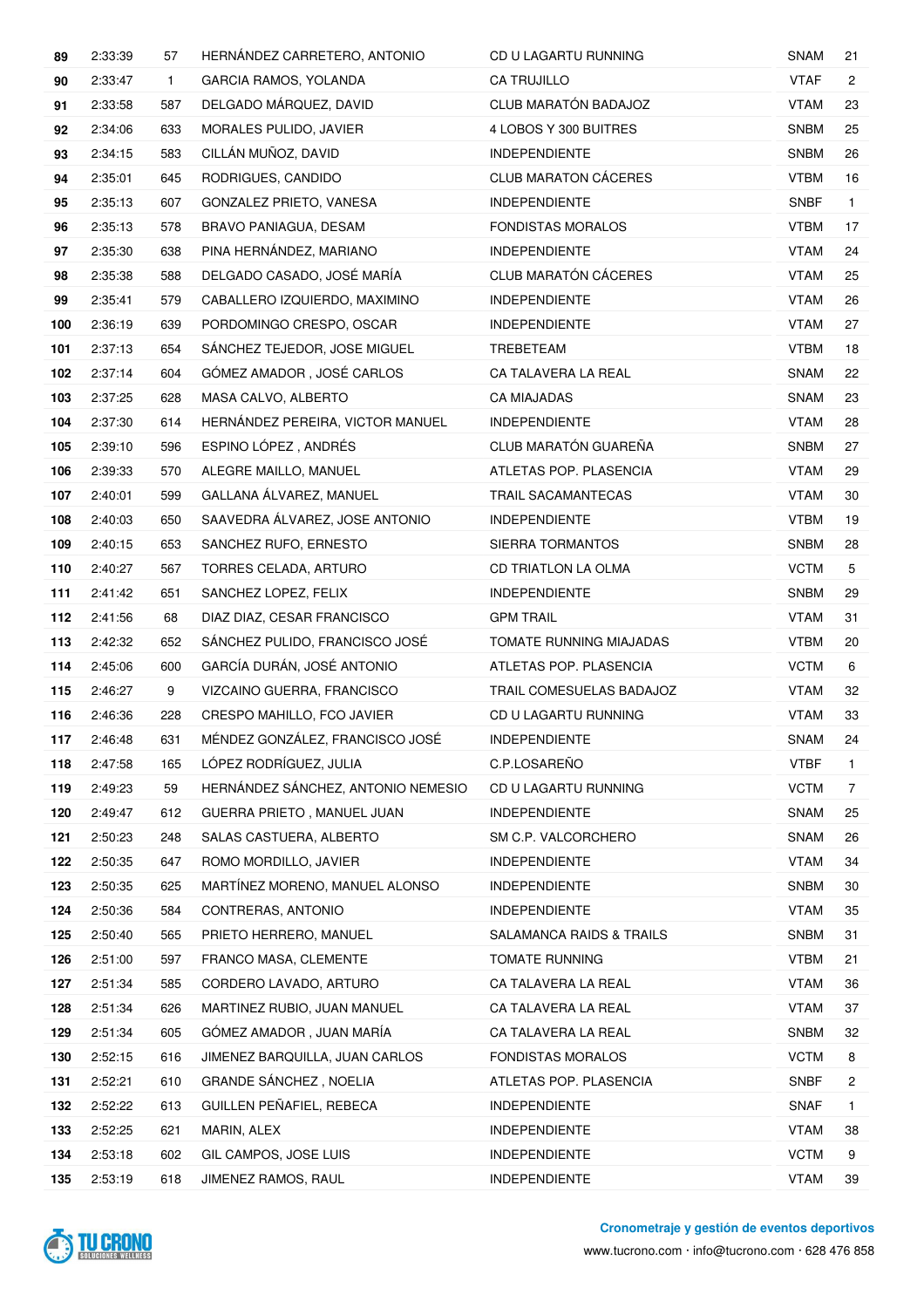| 136 | 2:53:19 | 608 | GONZALEZ SÁNCHEZ, JOSÉ ALBERTO   | <b>INDEPENDIENTE</b>        | <b>SNBM</b> | 33             |
|-----|---------|-----|----------------------------------|-----------------------------|-------------|----------------|
| 137 | 2:53:32 | 642 | PULIDO MATEOS, NELIDA            | <b>CA MONTEHERMOSO</b>      | <b>VTAF</b> | 3              |
| 138 | 2:53:32 | 648 | RONCERO RODRIGUEZ, ROBERTO       | CA MONTEHERMOSO             | <b>SNBM</b> | 34             |
| 139 | 2:57:18 | 574 | BALLESTEROS GRADOS, CARMEN MARIA | <b>INDEPENDIENTE</b>        | <b>VTAF</b> | 4              |
| 140 | 2:57:43 | 615 | HURTADO ALCAIDE, FELIX           | <b>INDEPENDIENTE</b>        | <b>VCTM</b> | 10             |
| 141 | 2:57:43 | 595 | ENCINAS RONCERO, MANUEL          | SM DE TORREJONCILLO         | <b>VCTM</b> | 11             |
| 142 | 2:58:30 | 601 | <b>GARCIA PEREZ, ANGEL</b>       | <b>INDEPENDIENTE</b>        | <b>VCTM</b> | 12             |
| 143 | 3:02:09 | 592 | DOMINGUEZ MARTIN, ENMA           | CD U LAGARTU RUNNING        | <b>SNAF</b> | $\overline{c}$ |
| 144 | 3:02:09 | 230 | LAJAS FERNÁDEZ, VANESSA          | <b>CRAZYRUNNERS CÁCERES</b> | <b>SNBF</b> | 3              |
| 145 | 3:04:42 | 606 | GOMEZ GALAN, FCO JAVIER          | <b>INDEPENDIENTE</b>        | <b>SNBM</b> | 35             |
| 146 | 3:04:42 | 586 | CUÉLLAR RIVERO, JUAN PEDRO       | <b>INDEPENDIENTE</b>        | <b>SNBM</b> | 36             |
| 147 | 3:05:45 | 624 | MARTIN RAMOS, VICENTE ANTONIO    | <b>INDEPENDIENTE</b>        | <b>VTBM</b> | 22             |
| 148 | 3:05:49 | 623 | MARTÍN IGLESDIAS, JOSÉ LUIS      | TOMATE RUNNING MIAJADAS     | <b>VCTM</b> | 13             |
| 149 | 3:05:49 | 84  | PULIDO PINO, AGUSTIN             | <b>INDEPENDIENTE</b>        | <b>VTAM</b> | 40             |
| 150 | 3:12:31 | 41  | COBOS MARTIN, MIGUEL ANGEL       | CLUB DEPORTIVO JERTE        | <b>VCTM</b> | 14             |
| 151 | 3:15:58 | 76  | MURILLO FERNANDEZ, JARA          | CA TRUJILLO                 | <b>SNAF</b> | 3              |
| 152 | 3:22:10 | 591 | DOMINGUEZ CARPINTERO, TAMARA     | <b>INDEPENDIENTE</b>        | <b>SNAF</b> | 4              |
|     |         |     |                                  |                             |             |                |

PARTICIPANTES QUE HAN TERMINADO LA CARRERA

PARTICIPANTES DESCALIFICADOS 641 - Motivo: no portar zapatillas específicas de Trail.

PARTICIPANTES RETIRADOS 627 ; 657

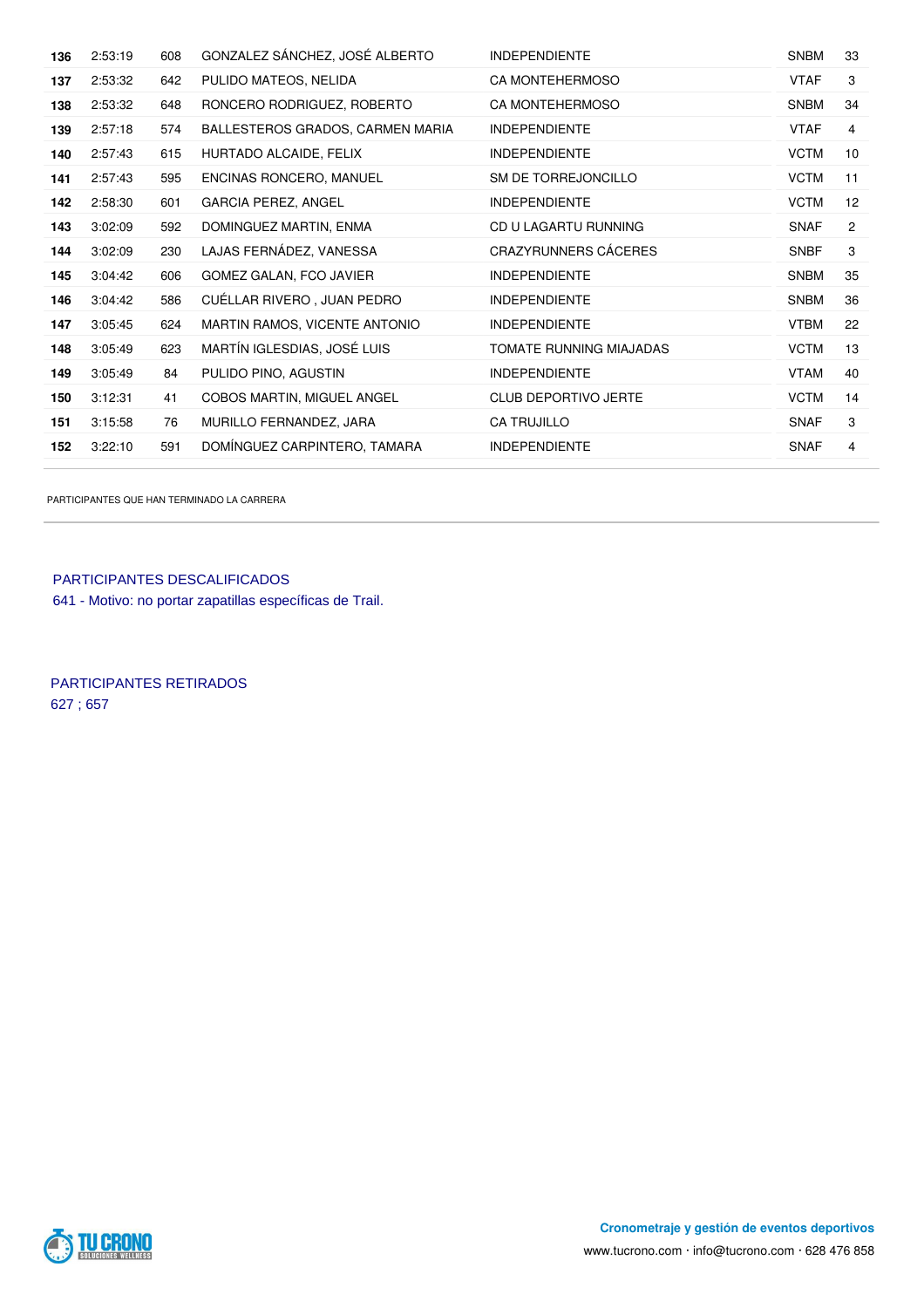

## **III CROSS NOCTURNO 4 LOBOS Y 3000 BUITRES**

## **CLASIFICACION GENERAL**

| Pos            | <b>Tiempo</b> | <b>Dorsal</b> | Participante                     | Club/Equipo                 | Categ.       | P/C            |
|----------------|---------------|---------------|----------------------------------|-----------------------------|--------------|----------------|
| 1              | 0:43:54       | 829           | MIÑA CILLEROS, ANGEL             | <b>BOMBEROS SALAMANCA</b>   | <b>CSNBM</b> | $\mathbf{1}$   |
| $\mathbf{2}$   | 0:44:57       | 842           | DE MORENO GARCÍA, CARLOS         | <b>INDEPENDIENTE</b>        | <b>CSNAM</b> | $\mathbf{1}$   |
| 3              | 0:45:18       | 810           | GIL GONZALEZ, DAVID              | <b>CLUB DEPORTIVO JERTE</b> | <b>CCDTM</b> | $\mathbf{1}$   |
| 4              | 0:50:01       | 857           | LAVADO FERNÁNDEZ, JESÚS          | US A CA US ALLA             | <b>CVTAM</b> | 1              |
| 5              | 0:50:36       | 824           | PASTOR DÍAZ, MÁXIMO              | CD U LAGARTU RUNNING        | <b>CSNBM</b> | 2              |
| 6              | 0:51:18       | 811           | GONZALEZ BARRIOS, RAUL           | <b>CD PAPORROS-BTT</b>      | <b>CSNBM</b> | 3              |
| $\overline{7}$ | 0:51:19       | 812           | GONZÁLEZ NIETO, FRANCISCO JOSÉ   | CD U LAGARTU RUNNING        | <b>CSNAM</b> | 2              |
| 8              | 0:51:53       | 808           | <b>GERMAN CRUZ, DIEGO</b>        | <b>CA MONTIJO</b>           | <b>CVTAM</b> | $\mathbf{2}$   |
| 9              | 0:52:11       | 891           | RAMOS DIAZ, MARCOS               | CD U LAGARTU RUNNING        | <b>CJOVM</b> | 1              |
| 10             | 0:52:22       | 845           | DÍAZ REAL, FRANCISCO JAVIER      | <b>INDEPENDIENTE</b>        | <b>CJOVM</b> | 2              |
| 11             | 0:52:35       | 836           | CARRETERO LÓPEZ, JAVIER          | <b>TALAVERA TRAINING</b>    | <b>CSNAM</b> | 3              |
| 12             | 0:52:43       | 819           | MACIAS SANCHEZ, LUIS CARLOS      | <b>GPM TRAIL</b>            | <b>CVTAM</b> | 3              |
| 13             | 0:52:49       | 861           | MANZANO MOSTAZO, FELIPE          | <b>INDEPENDIENTE</b>        | <b>CSNBM</b> | 4              |
| 14             | 0:53:27       | 881           | SÁNCHEZ REAL, JOSE MANUEL        | <b>INDEPENDIENTE</b>        | <b>CJOVM</b> | 3              |
| 15             | 0:53:29       | 858           | LOPEZ, ISMAEL                    | ACP / UTSM                  | <b>CVTAM</b> | 4              |
| 16             | 0:54:05       | 827           | SÁNCHEZ ÁVILA, DAVID             | CLUB DEPORTIVO JERTE        | <b>CCDTM</b> | 2              |
| 17             | 0:54:53       | 818           | LÓPEZ SANZ, JOSÉ                 | CD U LAGARTU RUNNING        | <b>CSNAM</b> | 4              |
| 18             | 0:55:12       | 816           | HERRERUELA ROSADO, PABLO         | <b>CLUB DEPORTIVO JERTE</b> | <b>CCDTM</b> | 3              |
| 19             | 0:55:16       | 828           | SANGUINO JIMENEZ, ANTONIO MANUEL | <b>INDEPENDIENTE</b>        | <b>CSNBM</b> | 5              |
| 20             | 0:55:41       | 860           | MANZANO MARTÍNEZ, LORENZO        | <b>INDEPENDIENTE</b>        | <b>CVTAM</b> | 5              |
| 21             | 0:56:33       | 846           | FERNANDEZ SANCHEZ, JUAN          | <b>INDEPENDIENTE</b>        | <b>CVTCM</b> | $\mathbf{1}$   |
| 22             | 0:56:34       | 900           | BARRERA, JOSE ANTONIO            |                             | <b>CVTAM</b> | 6              |
| 23             | 0:56:45       | 809           | GIL BARQUERO, JESUS              | CM LA COVACHA               | <b>CVTCM</b> | 2              |
| 24             | 0:56:56       | 823           | NEILA LUBIAN, LUIS MIGUEL        | <b>CD PAPORROS-BTT</b>      | <b>CVTAM</b> | $\overline{7}$ |
| 25             | 0:57:12       | 817           | <b>IGLESIAS ALONSO, MARCOS</b>   | AD IES GREGORIO MARAÑÓN     | <b>CCDTM</b> | 4              |
| 26             | 0:57:21       | 832           | BLÁZQUEZ DÍAZ, ROBERTO           | <b>INDEPENDIENTE</b>        | <b>CSNBM</b> | 6              |
| 27             | 1:00:47       | 873           | PESADO LOBATO, ADRIÁN            | <b>INDEPENDIENTE</b>        | <b>CJOVM</b> | 4              |
| 28             | 1:01:02       | 805           | CORONADO RODRÍGUEZ, MIGUEL       | CA MONTIJO                  | <b>CVTAM</b> |                |
| 29             | 1:01:02       | 867           | MURILLO MUÑOZ, PEDRO MANUEL      | <b>CA MONTIJO</b>           | <b>CSNAM</b> | 5              |
| 30             | 1:01:15       | 830           | ALFONSO PINILLA, BARTOLOME       | ORELLANA RUNNERS            | <b>CVTBM</b> | 1              |
| 31             | 1:01:24       | 853           | HERRERUELA GONZÁLEZ, MARIO       | <b>INDEPENDIENTE</b>        | <b>CVTBM</b> | 2              |
| 32             | 1:01:33       | 868           | OROVENGUA LOPEZ, ALVARO          | <b>INDEPENDIENTE</b>        | <b>CSNAM</b> | 6              |
| 33             | 1:01:37       | 844           | DÍAZ GARCÍA, HÉCTOR              | <b>INDEPENDIENTE</b>        | <b>CSNAM</b> | 7              |
| 34             | 1:02:54       | 872           | PÉREZ, EMILIO J.                 | <b>INDEPENDIENTE</b>        | <b>CSNAM</b> | 8              |
| 35             | 1:03:04       | 813           | GONZÁLEZ RODRÍGUEZ, VÍCTOR       | AD CATELSA DE CÁCERES       | <b>CVTAM</b> | 9              |
| 36             | 1:03:10       | 852           | HERRERO GRANADO, JUAN CARLOS     | <b>CRAZYRUNNER CACERES</b>  | <b>CVTAM</b> | 10             |
| 37             | 1:04:07       | 820           | MARTÍN PARIENTE, PATRICIA        | AD IES GREGORIO MARAÑÓN     | <b>CCDTF</b> | 1              |
| 38             | 1:04:12       | 870           | PAÑERO ÁLVAREZ, INOCENCIO        | DESAFÍO EXTREM              | <b>CVTBM</b> | 3              |
| 39             | 1:04:52       | 837           | CASTELLOTE VIVAS, ANTONIO        | <b>INDEPENDIENTE</b>        | <b>CJOVM</b> | 5              |
| 40             | 1:05:05       | 862           | MARTIN MARCOS, PILAR             | <b>INDEPENDIENTE</b>        | <b>CSNBF</b> | $\mathbf{1}$   |
| 41             | 1:05:20       | 804           | CASALLO FERNANDEZ, MIGUEL ANGEL  | CA TRUJILLO                 | <b>CVTBM</b> | 4              |



**Cronometraje y gestión de eventos deportivos**